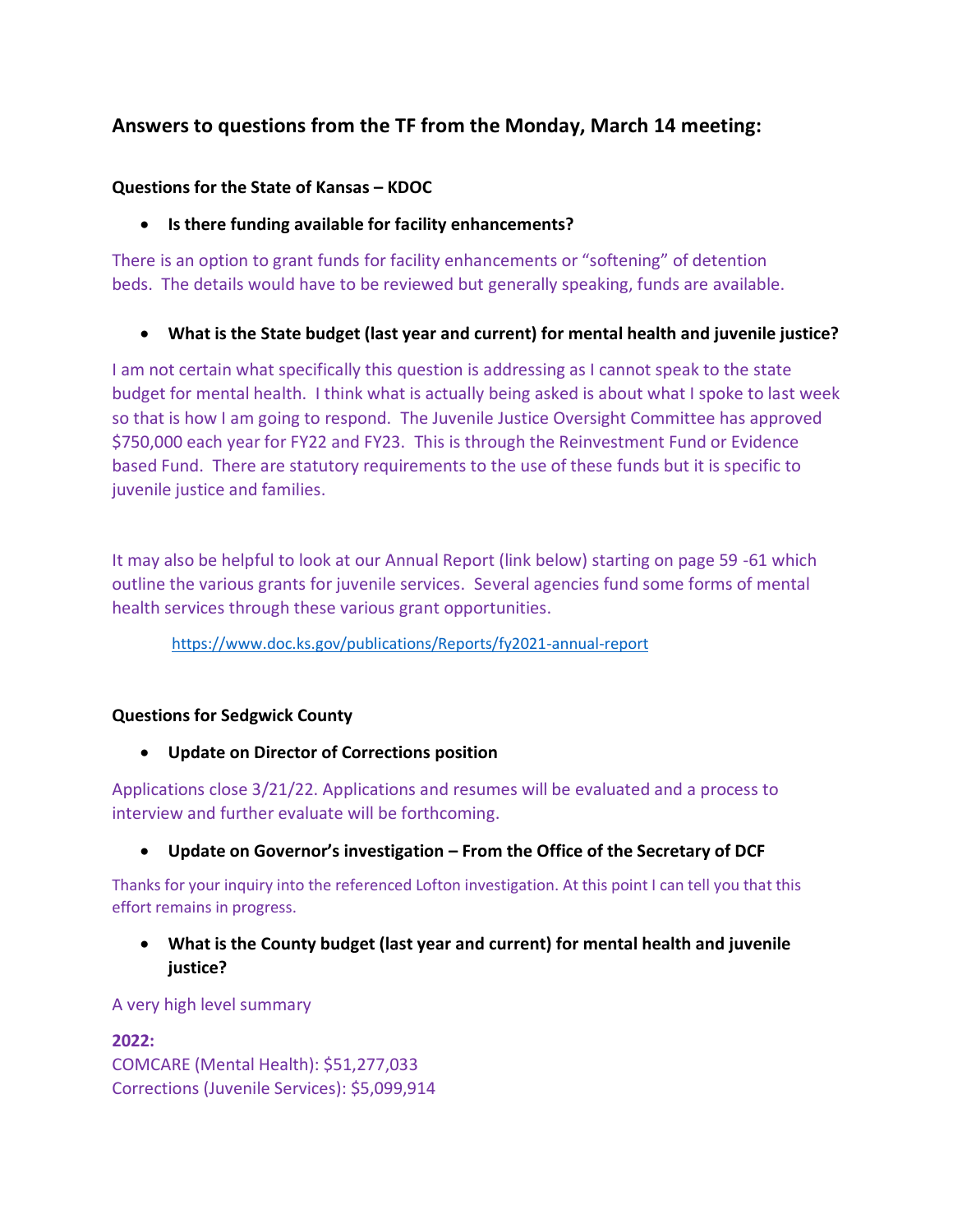Corrections (Juvenile Facilities): \$9,230,287 Crime Prevention: \$582,383 TOTAL: \$66,189,617

#### **2021:**

COMCARE (Mental Health): \$48,420,174 Corrections (Juvenile Services): \$4,362,934 Corrections (Juvenile Facilities): \$8,828,238 Crime Prevention: \$582,383 TOTAL: \$62,193,729

 **Can JIAC provide a racial breakdown for juvenile intakes? Or, refer to report of where to find that information.** 

| Ethnicity             |  | 'IRace                         |  | Total |
|-----------------------|--|--------------------------------|--|-------|
| <b>⊟Hispanic</b>      |  | American Indian/Alaskan Native |  | 2     |
|                       |  | Asian                          |  |       |
|                       |  | Black                          |  | 48    |
|                       |  | Hawaiian/Pacific Islander      |  |       |
|                       |  | White                          |  | 258   |
| <b>Hispanic Total</b> |  |                                |  | 310   |
| <b>■Non Hispanic</b>  |  | American Indian/Alaskan Native |  | 11    |
|                       |  | Asian                          |  |       |
|                       |  | <b>Black</b>                   |  | 532   |
|                       |  | Hawaiian/Pacific Islander      |  |       |
|                       |  | White                          |  | 399   |
| Non Hispanic Total    |  |                                |  | 950   |
| <b>Grand Total</b>    |  |                                |  | 1260  |

| Count of Count                 |       |  |
|--------------------------------|-------|--|
| Race                           | Total |  |
| American Indian/Alaskan Native | 13    |  |
| Asian                          |       |  |
| <b>Black</b>                   | 580   |  |
| Hawaiian/Pacific Islander      |       |  |
| White                          | 657   |  |
| <b>Grand Total</b>             | 1260  |  |

 **Can JIAC provide the number of foster children who are taken to the facility each year?** 

2021 = 247 intakes